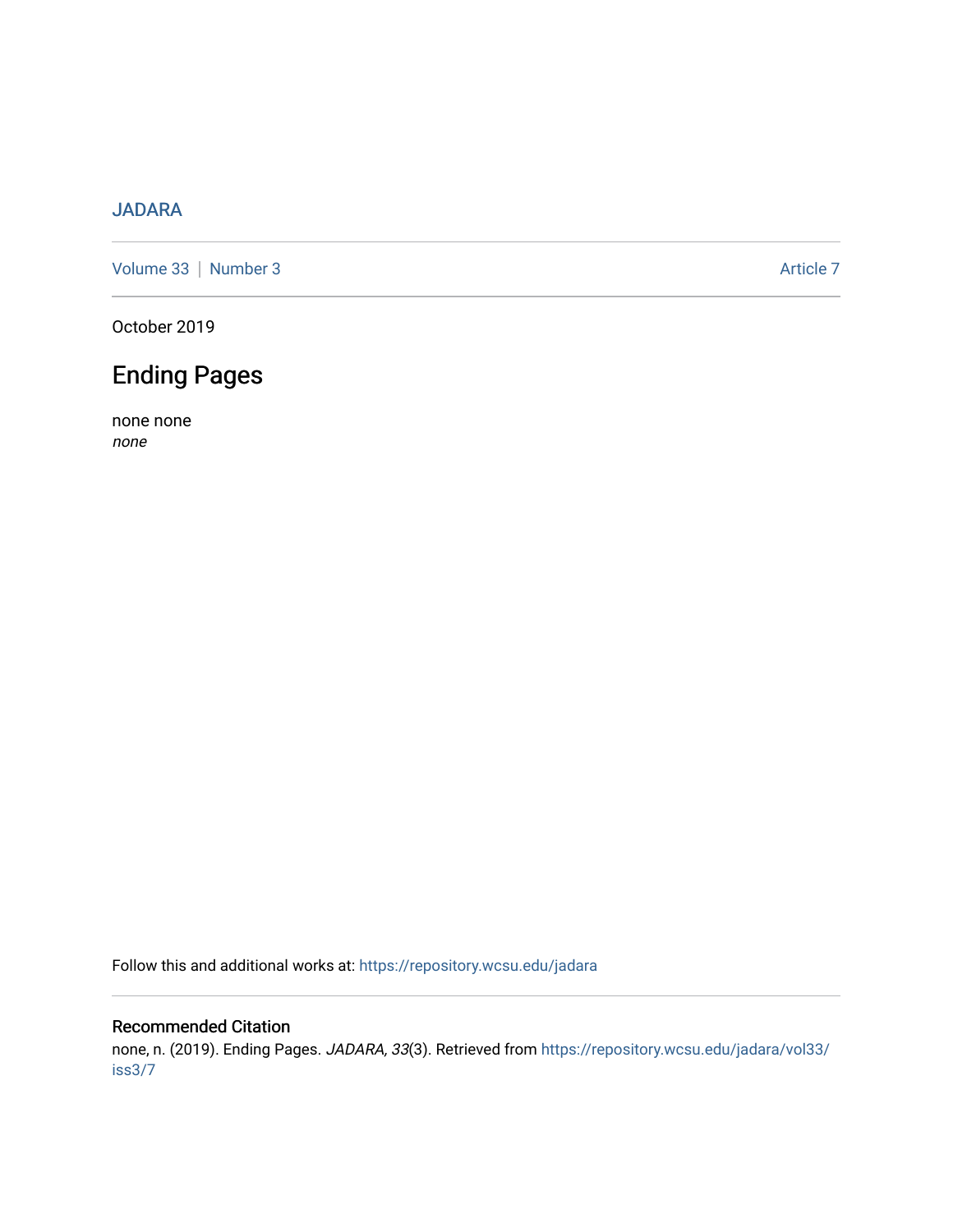

May 27-31, 2003 Sheraton Meadowlands Hotel East Rutherford, N.J.

A multi-disciplinary approach: Sharing what we know to get where we want to go. The conference will focus on increasing our understanding of approaches used by allied fields related to rehabilitation, mental health, psychology, counseling, substance abuse, post-secondary education, program administration, interpreting, and many others including parents and laypersons who have an interest in the Deaf, Hard of Hearing, Late Deafened, and Deaf-Blind Communities.

The NJ Chapter is thrilled to be your hosts. Grab this opportunity to see what our region has to offer! Experience learning and laughter right in Lady Liberty's backyard. Picture yourself chatting with colleagues as you cruise around Ellis Island. Network as you walk down Broadway or stroll through the Museum of Modern Art. Shop at our world famous Secaucus Outlets. Just moments away from Liberty Science Center. Add time to your trip and enjoy the getaway you deserve!

For More Information Contact:

Wjhdfmtrsw@aol.com CINDI727@aol.com

Wendy Heines **Cindi Sternfeld**